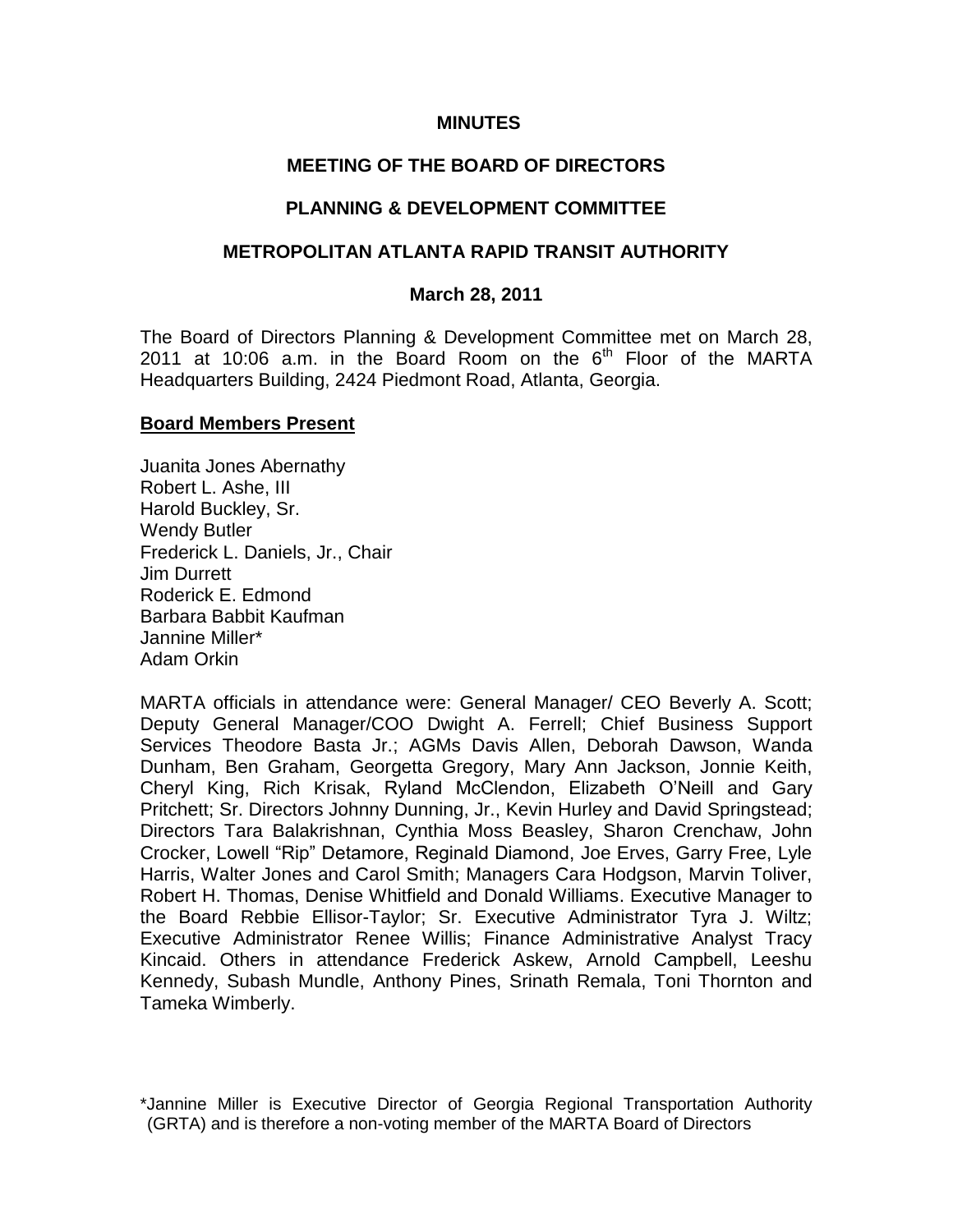#### **Planning & Development Committee 3/28/11 Page 2**

Also in attendance Charles Pursley, Jr. of Pursley of Pursley, Lowery & Meeks; Shean Atkins and Barney Simms of AHA; Ariel Hart of AJC; David L. Bennett of Atlanta Mayor"s Office; Regan Hammon and Cain Williamson of ARC; Dan Eller and Mike Plant of Atlanta Braves; Frank Beauford of Clayton County; Devin Fehely of 11 Alive; Darryl Carver and Regynal McKie of Fox 5; Jim Brown of GRTA; Darryl Peek of In the Mix Radio Show; Matt Pollack of MATC;

## **Approval of the February 28, 2011 Planning & Development Committee Meeting Minutes**

On motion by Mr. Buckley seconded by Mr. Durrett, the minutes were unanimously approved by a vote of 4 to 0, with 4 members present.

## **Briefing – Multi-Modal Passenger Terminal (MMPT) Update**

Ms. Wimberly provided the Committee an update on the Multi-Modal Passenger Terminal (MMPT).

## *MMPT Background*

- GDOT led Public Private Partnership effort to revitalize gulch area in downtown Atlanta
- MARTA is among several agencies that participate:
	- o Atlanta Regional Commission (ARC)
	- o Central Atlanta Progress (CAP)
	- o Georgia Regional Transportation Authority (GRTA)
- Master Developer agreements will be signed enabling the following tasks (not exhaustive):
	- o Evaluate the impact of the north-south rail alignment
	- o Prepare a conceptual design level
	- o Utilize Technical Memos created
	- o Inventory existing utilities
	- o Prepare Master Schedule
	- o Prepare near-term financial plan for initial phase

## *MARTA's Efforts*

MARTA has led the Technical Committee since January 2010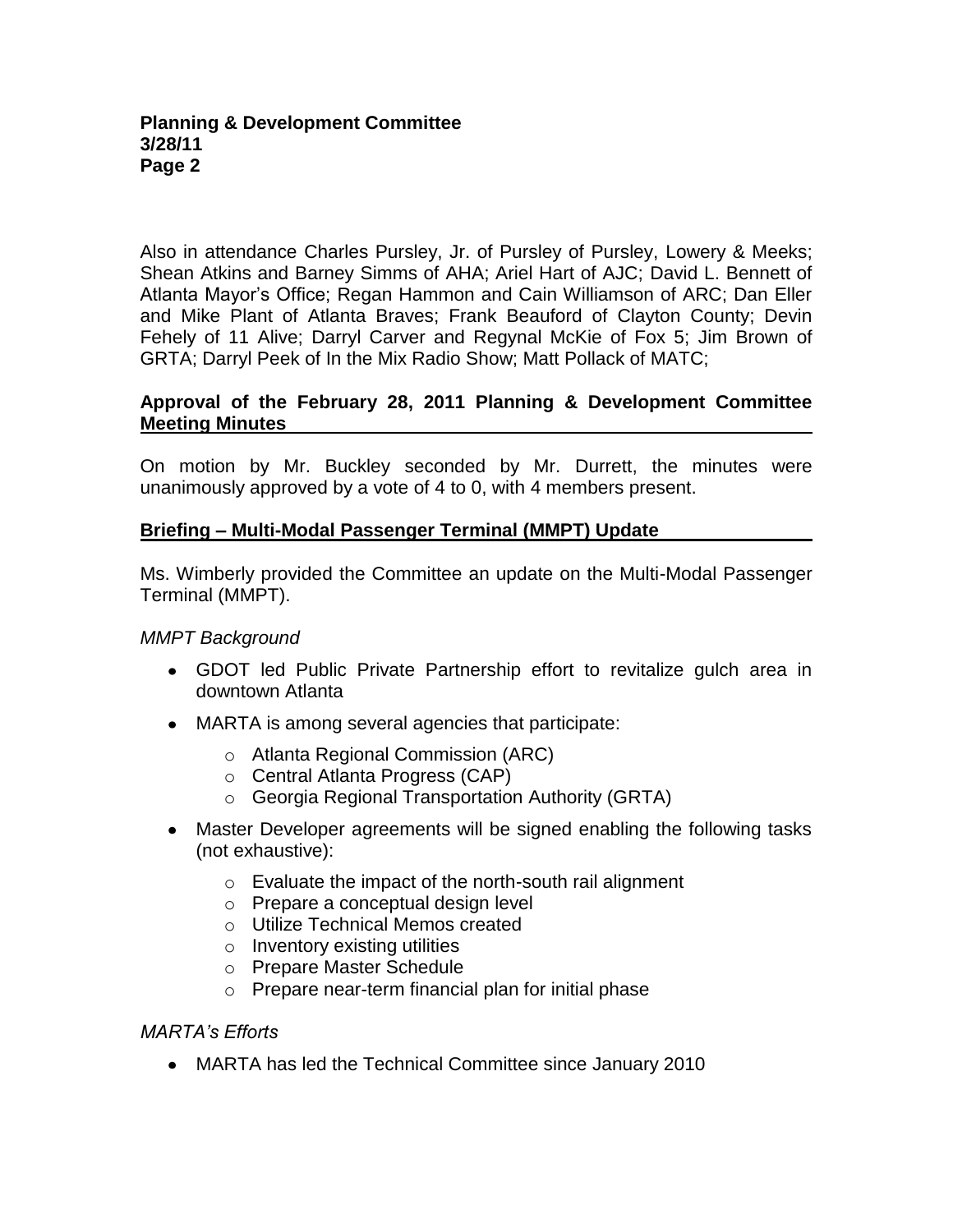- An FTA grant was awarded to MARTA to assist in producing four Technical Memos:
	- o Existing Conditions
	- o Environmental Review
	- o Bus and Rail Requirements
	- o Property Ownership Survey
- MARTA, as requested by GDOT, has submitted a grant revision to FTA in order to utilize remaining funds to help provide technical guidance for the Master Developer
- None of the efforts put forth have required any MARTA capital funds

### *Current Activities*

- Proposals were due February 28, 2011
- Each partner agency used staff to review proposals
- Interviews were held on March 10, 2011
- GDOT identified the preferred finalist, Forest City-Cousins-Integral, on March 14, 2011

#### *Next Steps*

- Awaiting FTA"s determination on whether \$43M of HPP funds can be transferred from Commuter Rail to MMPT efforts
- Public Hearings on Proposals April 2011
- GDOT Board is set to approve Master Developer on May 19, 2011
- Master Developer agreement to be signed on June 20, 2011

Mr. Daniels asked what MARTA"s role is going forward.

Ms. Wimberly stated that MARTA will continue to chair the Technical Committee. The documents that MARTA produces will continue to be used. Staff will ensure that MARTA"s stakeholder requirements are considered.

Dr. Scott noted that FTA's interest in the program is because it will be a facility for transit – bus and future commuter rail.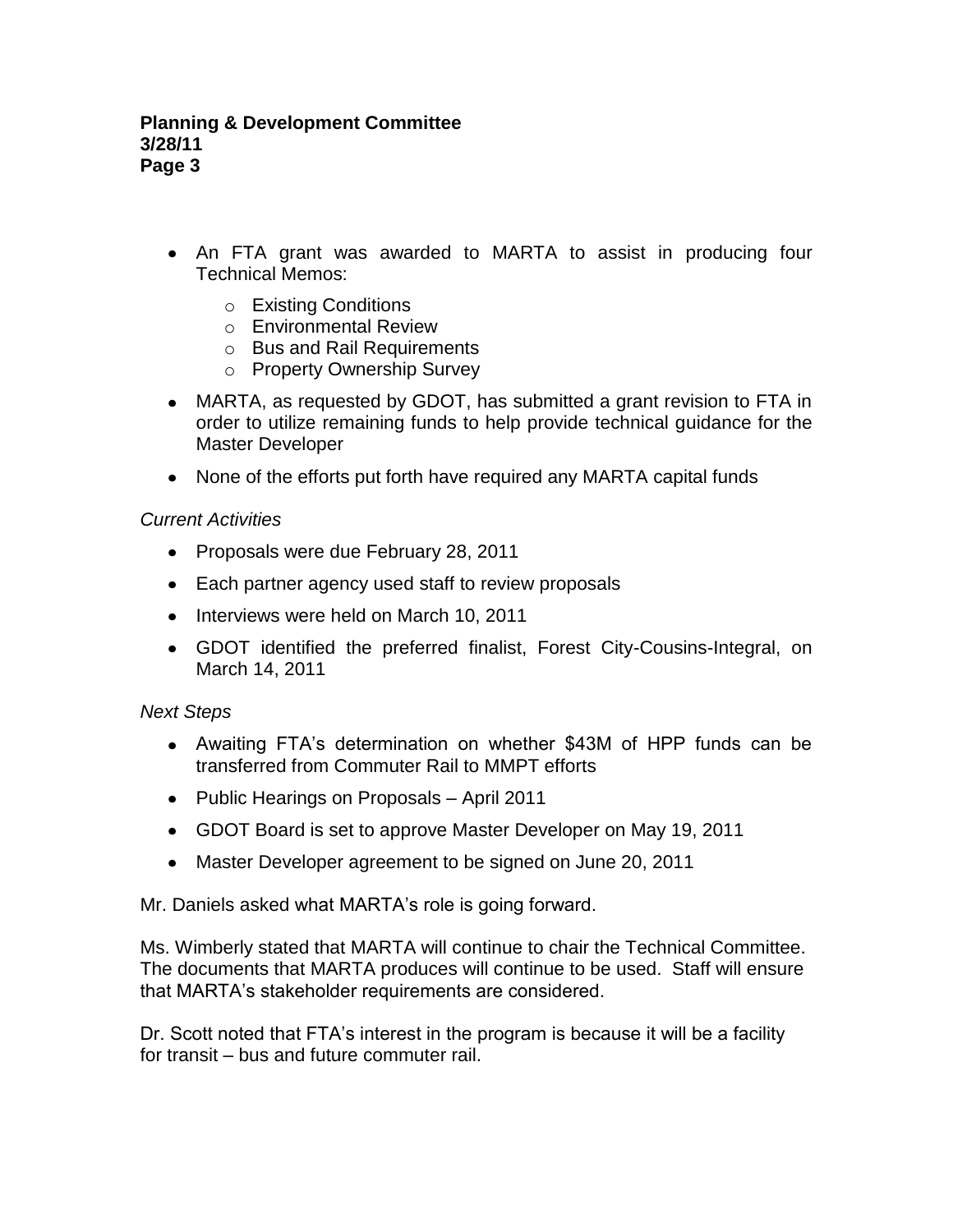## **Briefing – Beltline Corridor Environmental Study Update**

Mr. Dunning updated the Committee on the progress and status of the Beltline Corridor Environmental Study being jointly conducted by MARTA and the Atlanta Beltline, Inc (ABI).

MARTA and ABI are jointly conducting a Tier 1 Environmental Impact Statement (EIS) for the Atlanta Beltline project. The purpose of the Tier 1 EIS is to permit right-of-way determination and corridor preservation for transit and trails through completion of the following tasks:

- 1. Identify right-of-way requirements and complete Georgia Environmental Policy Act (GEPA) documentation for the Beltline Corridor Northeast
- 2. Identify right-of-way requirements and complete a National Environmental Policy Act (NEPA) Tier 1 documentation for the entire 22-mile Beltline **Corridor**

## *Project Status*

MARTA and ABI are diligently working to enter into negotiations to establish a comprehensive working relationship between the two agencies, including the designation of MARTA to operate and manage the Beltline transit component. Counsels and Senior Staff from MARTA, ABI, City of Atlanta and Atlanta Development Authority (ADA) have been working to develop the necessary legal framework and terms of agreement of this relationship. Additionally, FTA has been solicited for input and clarification on the expectations of grantees of Federal funds. Upon completion, the outcome of these negotiations will be presented for discussion by the respective Boards.

## *Next Steps/Project Timeline*

- MARTA/ABI is awaiting FTA's review comments on the revised DEIS document that was submitted on February 2, 2011. With an expedited DEIS review by FTA, the document is scheduled for review by the public in April or May with a public hearing(s) scheduled around the same time. With the mandatory 45-day comment period required by NEPA, the Tier 1 DEIS phase is scheduled for completion by summer 2011.
- The project team is nearing completion of a project video that will be used as a part of the public review and public hearing process.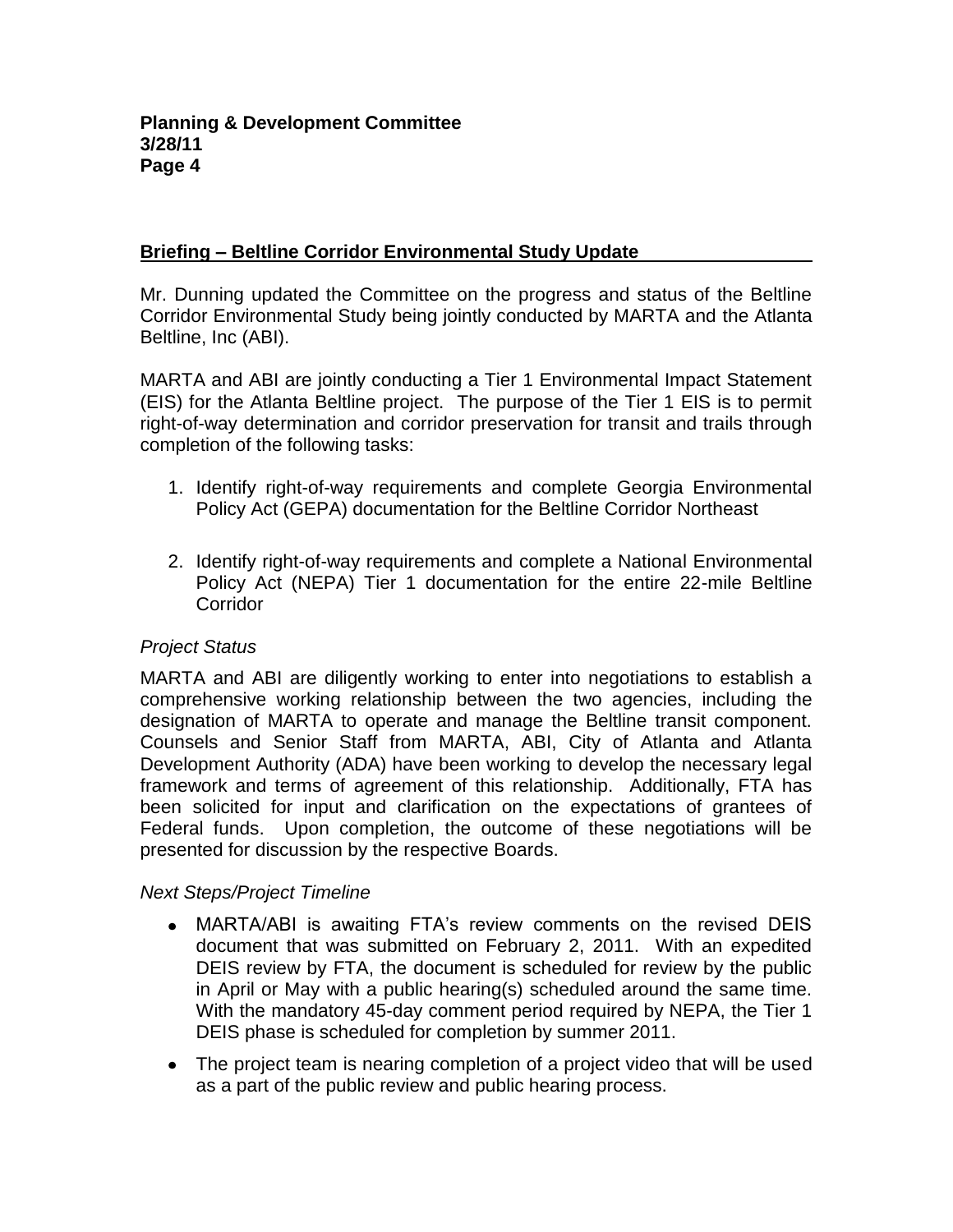Comments received during the public comment period at the formal public hearing(s) will be incorporated into the Final Environmental Impact Statement (FEIS). The project schedule anticipates completion of Tier 1 FEIS and FTA issuance of a Record of Decision (ROD) in fall 2011.

Mr. Buckley stated that he looks forward to hearing about the East Line Environmental Study.

Mr. Daniels commented that it appears the railroad is not amenable to sharing their lines.

Mr. Dunning said the team has developed an alignment option that operates within and without the CSX right-of-way.

Mrs. Butler asked about technology for the streetcar.

Mr. Dunning stated the light rail vehicles would be 90-100 feet in length. Streetcars are shorter and you will not have to couple as many together. Whatever mode is selected will operate on all 22 miles of the Beltline.

Ms. King said staff is designing for the light rail standard.

## **Briefing – Development of MARTA's HB 277 Transportation Investment Act (TIA) Project List**

Ms. King briefed the Committee on the development of MARTA"s HB 277 Transportation Investment Act (TIA) Project List.

# *Background and Context*

- Process is defined in 2010 Georgia Law  $-$  TIA
- Project list part of 2012 referendum to enact 1% sales tax in 10-county region
- Regional Roundtable is primary actor in list development
- Represents a potential additional funding source
- Transit is only one type of eligible project
	- o Projects can be capital such as State of Good Repair improvements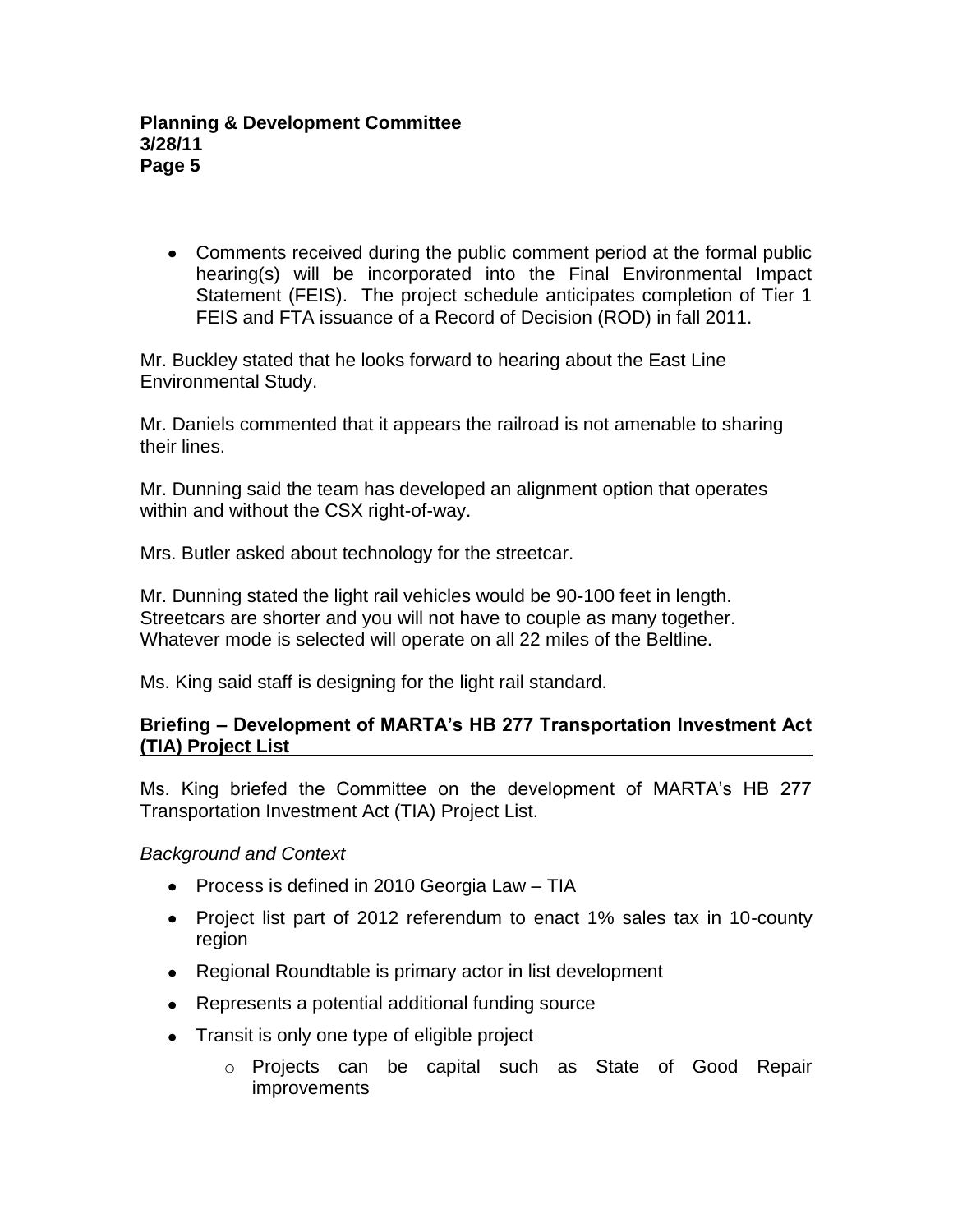- o Only MARTA services put in place after January 1, 2011 are eligible for O&M funding
- Projects must be on the list developed by roundtable to be considered for funding

## *Atlanta Roundtable Membership*

- Includes non-voting legislators selected by Chairs of House and Senate Transportation Committees
	- o House Mike Jacobs, District 80; Sean Jerguson, District 22
	- o Senate Chip Rogers, District 21; Jack Murphy, District 27
	- o Alternates Valencia Seay, Doug Stoner, Renee Unterman
- Regional Roundtable is primary actor in project list development
	- o Statewide Planning Director drafts Unconstrained List June 2011
	- o Executive Committee drafts initial Constrained List (from Unconstrained List) – August 15, 2011
	- o Full Roundtable votes on the final Constrained List for the referendum – October 2011

## *Investment List – MARTA's Role*

- MARTA has no legal role
- GRTA has responsibility for making sure transit projects are delivered in Atlanta
- MARTA will be a project sponsor and implementer
- MARTA has and will continue to provide technical support to roundtable and GRTA Constructability Review
	- o Helped develop transit evaluation criteria
	- o Practical information on transit operations
	- o Reality check of ideas for projects
- MARTA can help by identifying its priorities for the projects submitted for inclusion on investment list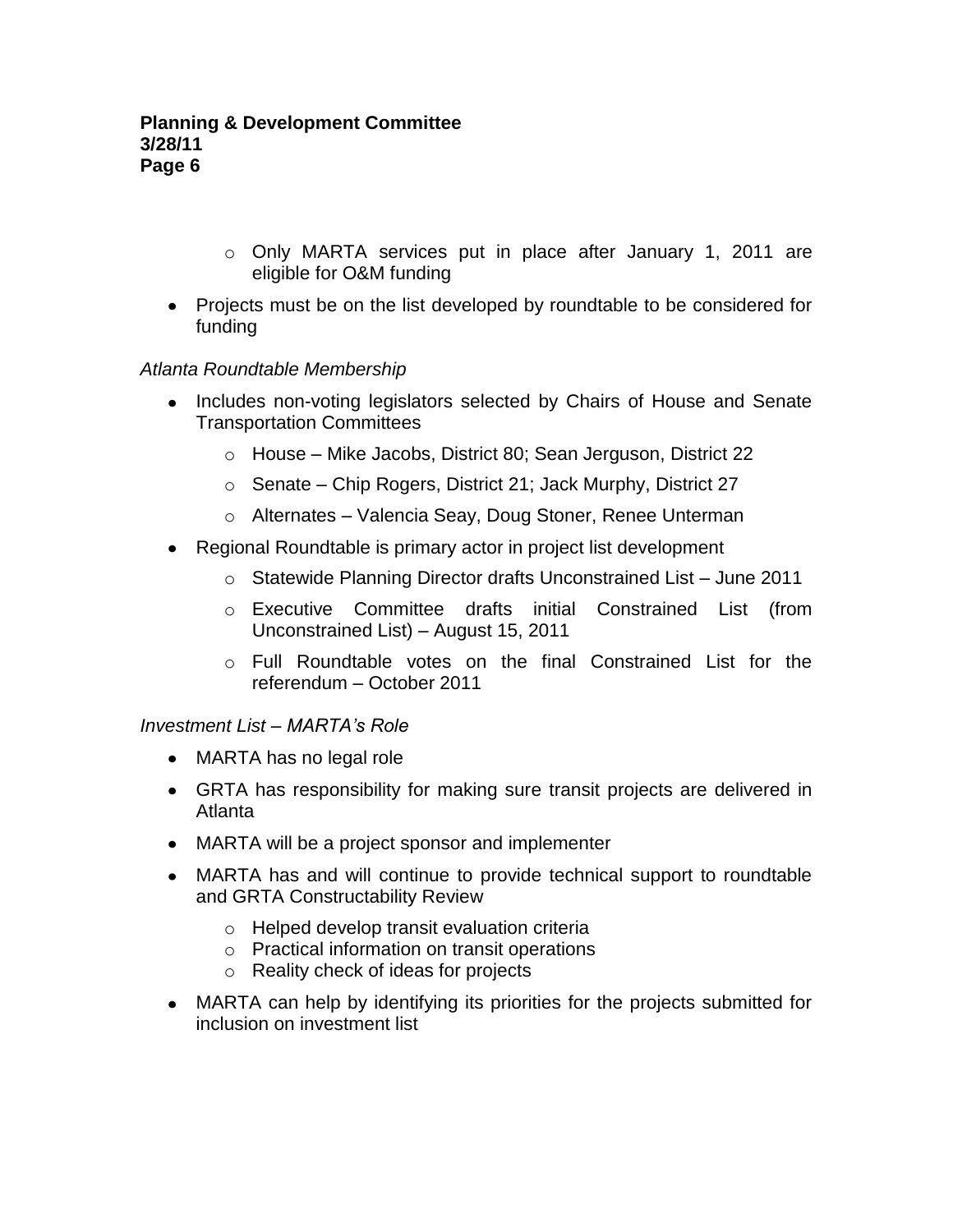## *The Project List Development Process*

- MARTA develops initial, internal submittal to Unconstrained List through iterative process
- Coordination with member jurisdictions and sister transportation agencies
- Initial list refined through interaction with member jurisdictions and MARTA management
- Revised list shared with jurisdictions
- Refined list presented to Planning & Development Committee
- Refined, Unconstrained List present to MARTA Board for action
- Refined, Unconstrained List submitted to jurisdictions, ARC and State Planning Director
- Next Steps
	- $\circ$  State Planning Director refines the statewide Unconstrained List for presentation in June 2011
	- o Executive Committee refines the statewide Constrained List in August 2011
	- o Roundtable votes on constrained list in October 2011

# *MARTA's Unconstrained Project List*

- This list is a balance of:
	- $\circ$  State of Good Repair (SOGR) maintaining the existing system
		- **Projects primarily from MARTA CIP**
		- Focuses on maintaining the transit system core infrastructure investment – make MARTA base transit system safe and strong
		- **Includes safety, regulatory and operational critical-support** projects
		- **Projects listed in the potential order of priority**
		- $\blacksquare$  Fits well with evaluation criteria
		- **Theme resonates well with member jurisdictions, partner** agencies and is a FTA/Federal priority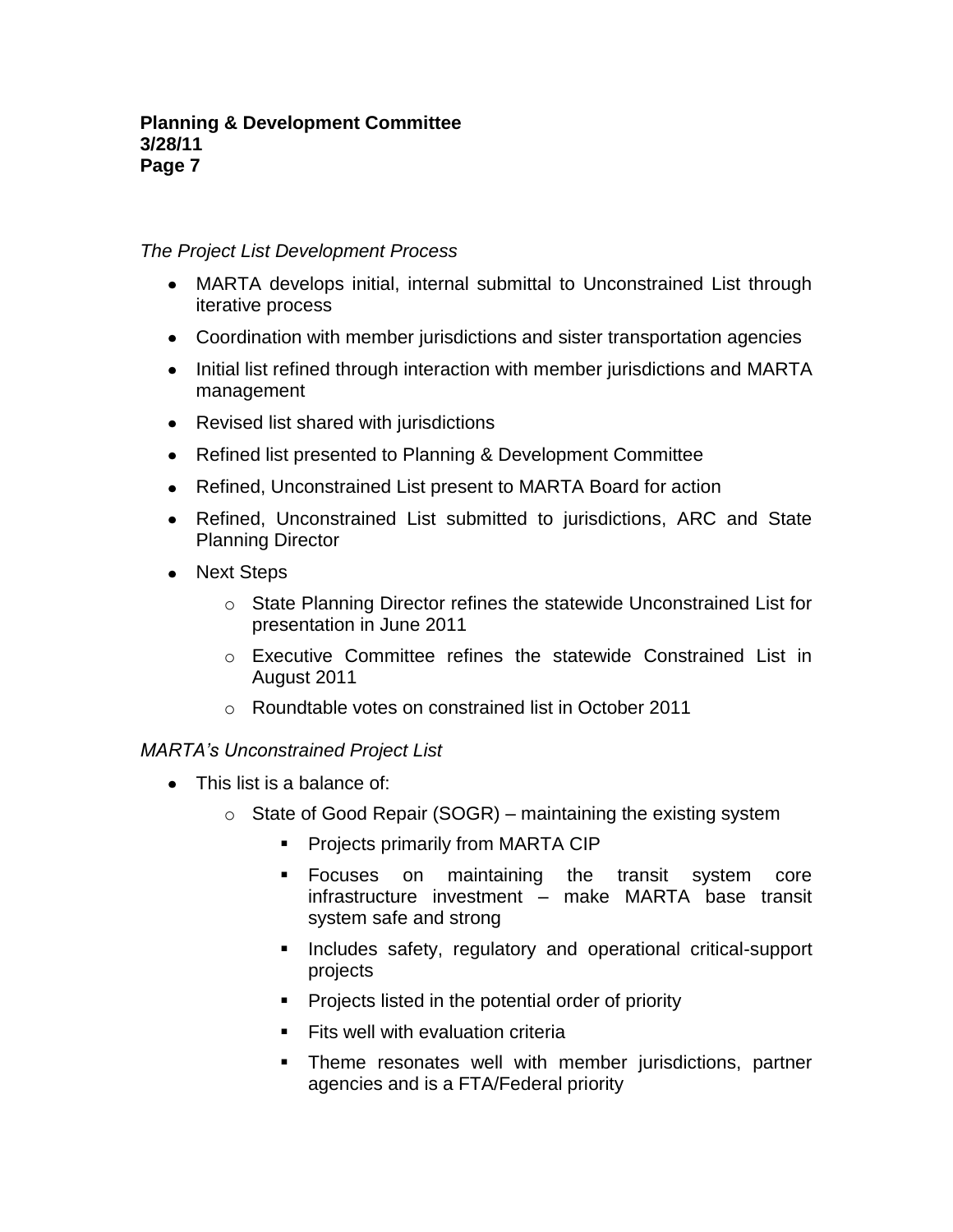- **Includes projects such as: train control system upgrade,** elevator and escalator rehab, aerial structure rehab, station renovation, on-board security cameras, etc.
- Includes 19 projects for a total request of \$1.8B
- $\circ$  System Expansion efficient and appropriate projects that compliment the core system
	- Come from MARTA CIP, RTCAA, Concept 3, member jurisdictions and others
	- Focuses on efficient and appropriate system expansion, complimentary to the existing system to address proven demand
	- Not in priority order: transit prioritization occurs at a regional level
	- **Project segments or separate elements suggested to** respond to the TIA ten year timeframe
	- **Projects subject to the GRTA constructability analysis**
	- **Includes project such as 1-20 East, Stonecrest Park and** Ride Lot, Clifton Corridor, Arterial BRT, South and North Fulton improvements
	- **Includes 15 projects for a requested \$4.3B**
	- Requested amounts include O&M costs for a 20-year period using 35% farebox recovery
- o System Enhancements & Other Projects maintaining a sustainable and efficient transit system
	- Come from MARTA CIP, Concept 3, ARC LCI studies, member jurisdictions and others
	- Focus on developing and maintaining a sustainable and efficient transit system for the Atlanta region
	- Not in priority order: transit prioritization occurs at a regional level
	- **Includes projects such as: circulator systems, regional call** center, variable based fares, pay parking system
	- Includes nine projects for a requested total of \$136.7M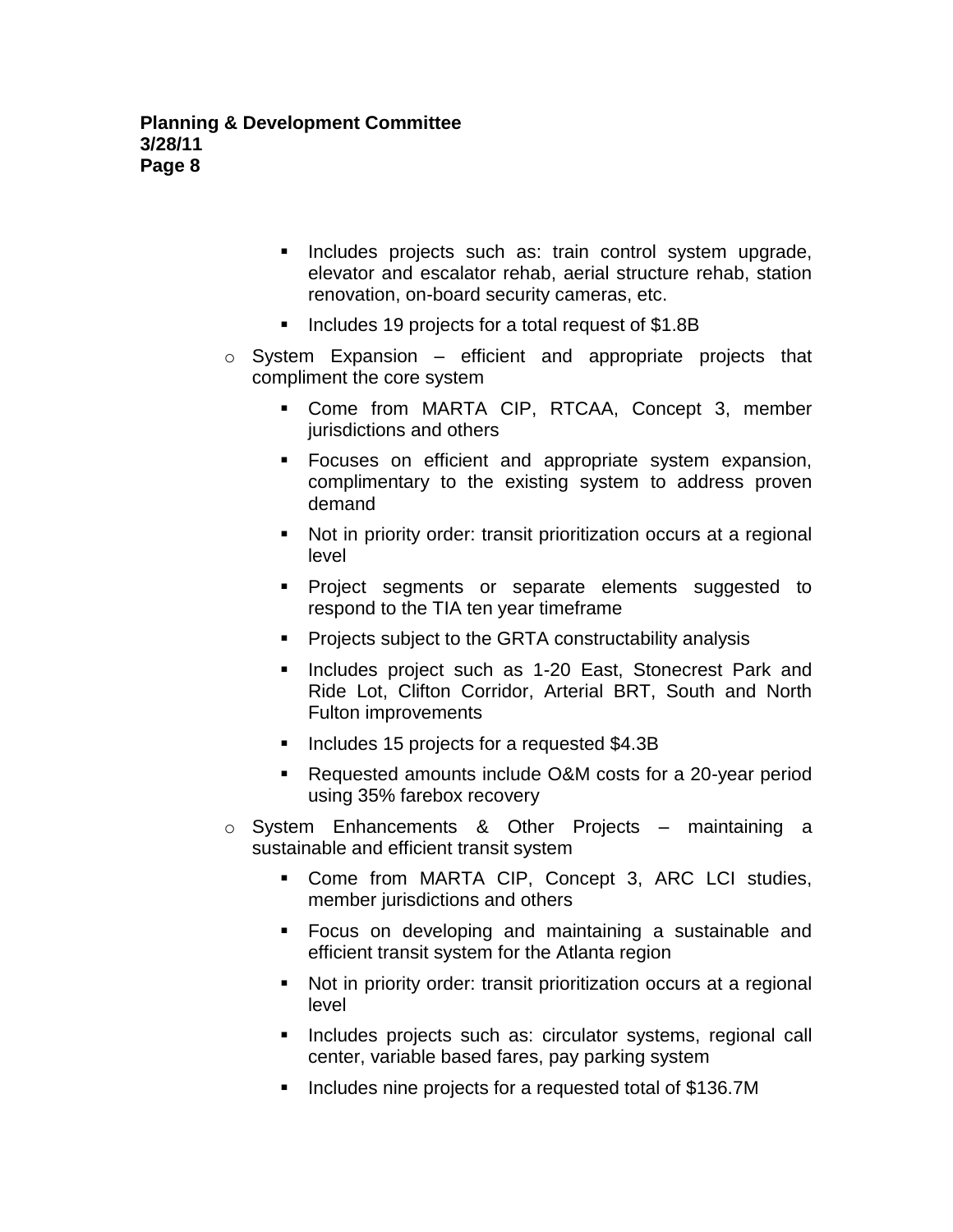- Disaster recovery support \$32,000
- All projects submitted have to be in an existing adopted plan
- Projects come primarily from MARTA's 10-year Capital Improvement Plan (CIP) as well as the RTCAA and Concept 3, among other plans

*Other Considerations*

- Beltline and Atlanta Streetcar being submitted by City of Atlanta
- Member jurisdictions support letters for MARTA projects requested
- MARTA letters of support for member jurisdictions and others recommended
- Strategy
	- o To be as comprehensive as possible in submittals for the Unconstrained List
	- $\circ$  Active, continued coordination with all players after the March 30<sup>th</sup> submittal and during the development of the Constrained List is critical

Mr. Daniels asked if there is a higher priority for projects that cross county barriers.

Ms. King responded yes.

Mr. Durrett noted the unconstrained list of projects included Clifton Corridor, Garnett to Turner Field, etc. he asked how this relates to Clifton Corridor.

Mr. Crocker said the intent is to show the network effect, i.e., Park & Rides along the North Line, GRTA developing support for buses, etc.

Ms. King mentioned that the practice is to build Park & Rides so that when fixed guide ways are built, it would be a matter of "connect the dots".

Mr. Durrett referenced a circulator system and whether platforms would be shared.

Mr. Dunning said the team is looking at first and last mile access. The circulator system, being a smaller vehicle, would help do that.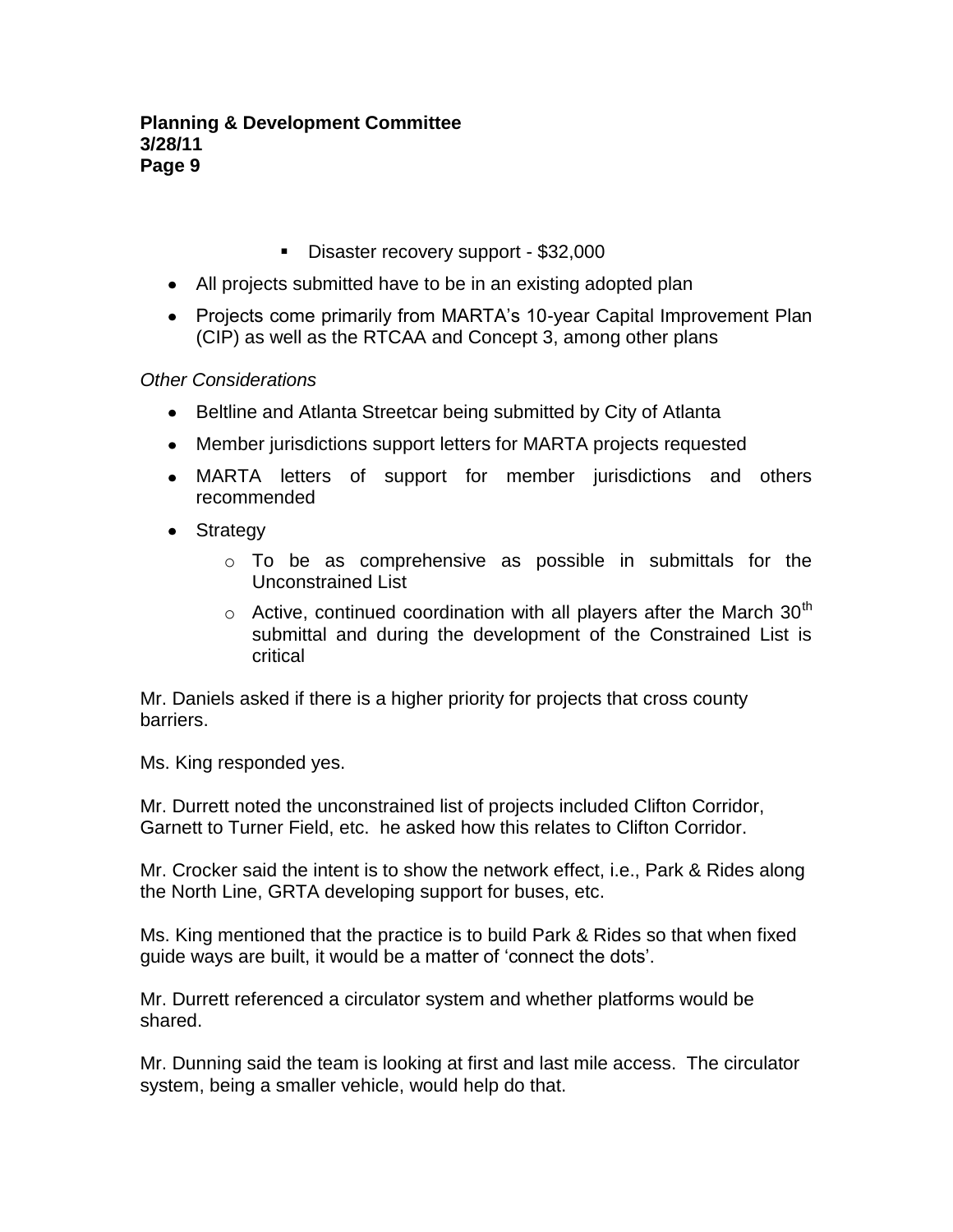## **Briefing – Atlanta Regional Commission (ARC) Long Range Transportation Plan Update (Plan 2040)**

Ms. Hammon provided the Committee an update on Atlanta Regional Commission (ARC) Long Range Transportation Plan (Plan 2040).

As an integral part of the Atlanta transportation network, MARTA has several responsibilities and there will be several key decision points in 2011 of which the MARTA Board should be aware. One of the major decision points is the adoption of *Plan 2040*. *Plan 2040* is currently under public review; the official public comment period is scheduled for May through June of 2011. It is anticipated that *Plan 2040* will be formally adopted by the ARC in June 2011.

- *PLAN 2040* is Metro Atlanta"s plan to accommodate economic and population growth sustainably over the next 30 years.
- *PLAN 2040* is based on pursuing economic, environmental and social sustainability through the goals of the Atlanta Region: (1) leading as a global gateway to the South; (2) providing access to community resources, and (3) creating healthy communities.
- *PLAN 2040* supports state transportation visions, such as the Statewide Strategic Transportation Plan.
- *PLAN 2040* addresses our regional challenges: aging infrastructure, congestion costs, limited travel options, and substantial growth in population and employment forecast during the next 30 years.
- Funding needed to meet the transportation vision for the 18-county region through the year 2040: \$125B. Available revenue from federal, state, local and private sources: \$59.5B.
	- o Available revenue to be allocated to:
		- 71% for maintaining and maximizing the efficiency of existing roads, bridges and transit service
		- 25% for expanding our roadway and transit systems
		- 4% for managing the demand on our transportation system through cost effective options other than driving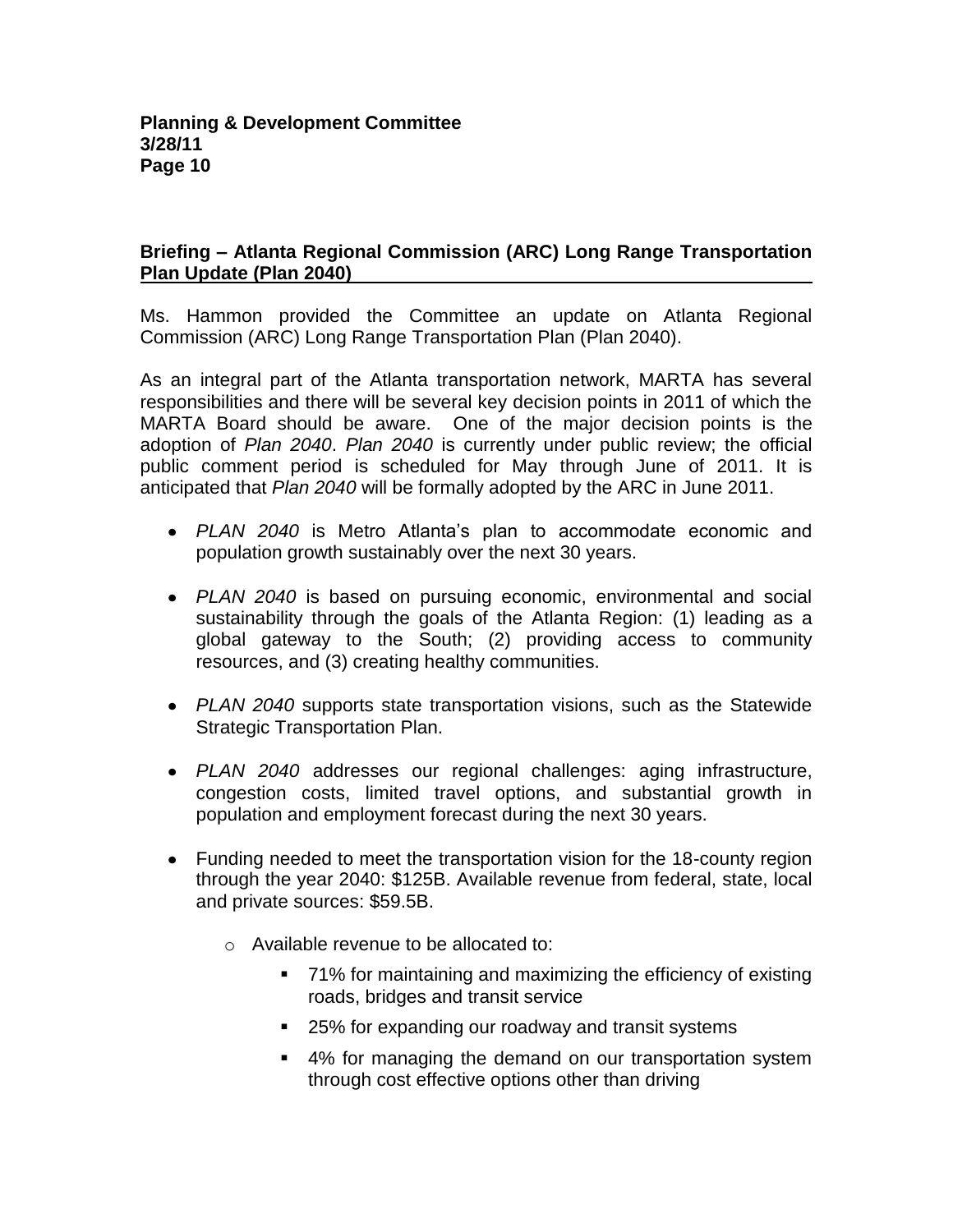- *PLAN 2040* investments:
	- o To address our aging infrastructure
		- **Permit preservation and optimization projects to keep pavement,** bridges and transit service operational and get the most out of our existing roadways through intersection improvements, signal timing, and managing access
	- $\circ$  To relieve roadway congestion and improve reliability
		- **nanaged lanes, interchange improvements on interstates,** and arterial improvements
		- **field in the interpolle in the Stand** freedth in and through the Atlanta region
	- $\circ$  To provide more travel options and promote healthy communities
		- **EXECT** light rail lines on I-20 East Corridor, Clifton Corridor, Beltline, and the Streetcar system, as well as shuttles in activity centers and testing for light rail in Cobb and Gwinnett counties
		- **Bicycle and Pedestrian programs identify a priority network** of corridors and centers for improvement
		- Support for: Safety initiatives, Livable Centers Initiative, Lifelong Communities, Human Services Transportation Plan and Transportation Demand Management
- Travel impacts of these investments on the region
	- o Condition of pavement and bridges: 70% will be maintained in good condition (versus 95% with full funding)
	- o Reliable trips during peak periods: 64% increase over today
	- o Access to employment centers: major activity center employers can draw 13% more employees over today"s numbers (versus 72% with full funding)
	- o Annual congestion costs per person per day *(today's cost is \$1,264*): \$3,461 (versus \$2,530 with full plan funding)

## *The Bottom Line*

- Preservation and optimization of existing transportation system
- Strategically expand to support growth vision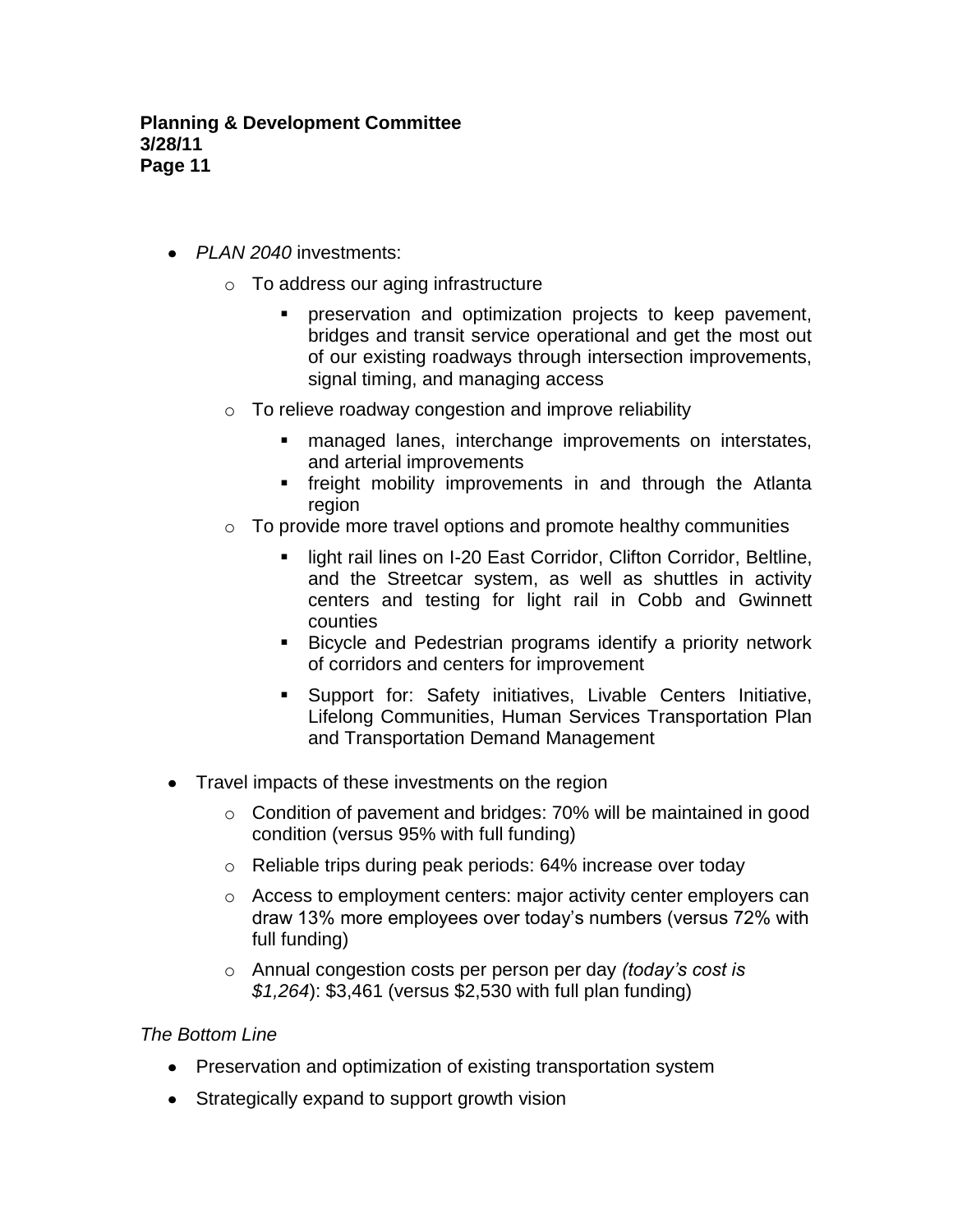### **Planning & Development Committee 3/28/11 Page 12**

- Coordinated land use and transportation planning
- Personal responsibility for how we travel and manage demand
- Additional funding necessary to meet goals:
	- o Public-Private Partnerships
	- $\circ$  Local special option sales taxes
	- o Transportation Investment Act of 2010 referendum in August 2012 could add another \$7-8 billion over 10 years if passed (a potential of \$22 billion over the life of the plan)

## **Briefing – Public Hearing Results**

Mr. Dunning briefed the Committee on results of the Public Hearings for Proposed Service Modifications effective June 18, 2011 and Restoration of Braves Shuttle.

### *Attendance*

- Roswell City Hall Monday, March  $21 30$ 
	- $\circ$  Speakers 19
	- o Board/Staff 20
	- $\circ$  Media 1
- South Fulton Service Center– Monday, March 21 33
	- $\circ$  Speakers 19
	- o Board/Staff 22
	- o Media 4
- Adamsville Recreation Center– Thursday, March 24 28
	- $\circ$  Speakers 19
	- o Board/Staff 15
	- o Media 0
- City of Atlanta– Thursday, March 24 77
	- $\circ$  Speakers 47
	- o Board/Staff 13
	- $\circ$  Media 1
- Maloof Auditorium– Thursday, March 24 77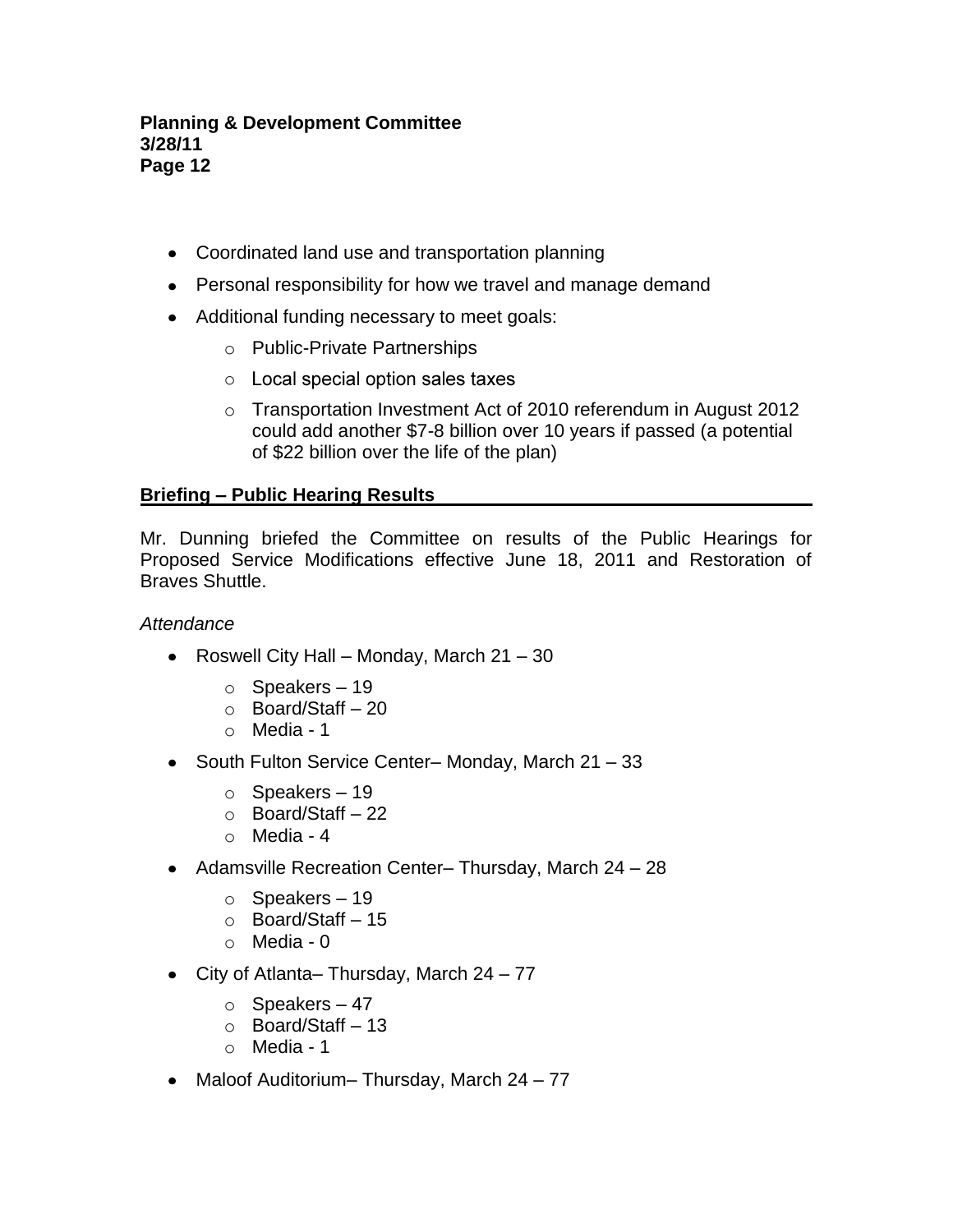**Planning & Development Committee 3/28/11 Page 13**

- $\circ$  Speakers 36
- o Board/Staff 17
- $\circ$  Media 0

## *Public Hearing Comments*

- Roswell City Hall
	- o 17 speakers in support of Braves Shuttle
	- o 2 speaker opposed to Braves Shuttle
	- o Support for changes to Route 181
	- o Suggestion that Route 2 be extended to the Decatur Station
- South Fulton Service Center
	- o 9 speakers in support of Brave Shuttle
	- o 4 speakers in support of Route 181
	- o 6 speakers expressed concerns about other routes (89, 189 & 78)
- Adamsville Recreation Center
	- o More than half of the 19 speakers were in support of Braves Shuttle – one raised the question about the cost of the shuttle
	- o Other concerns addressed Routes 56 & 57
- City of Atlanta
	- o 21 speakers in support of Braves Shuttle
	- $\circ$  1 opposed the shuttle
	- o 18 in support of Route 99
	- o 7 expressed concerns about other routes (2 & 181)
	- o Complaints about telephone information representatives and bus operators
- Maloof Auditorium
	- o 14 speakers were in support of Braves Shuttle
	- o 7 speakers opposed Braves Shuttle

## **Other Matters**

Mr. Daniels referenced Tab 7 of the Committee Books – Planning & Development Committee Look-a-Head – asking that Board Members review these items.